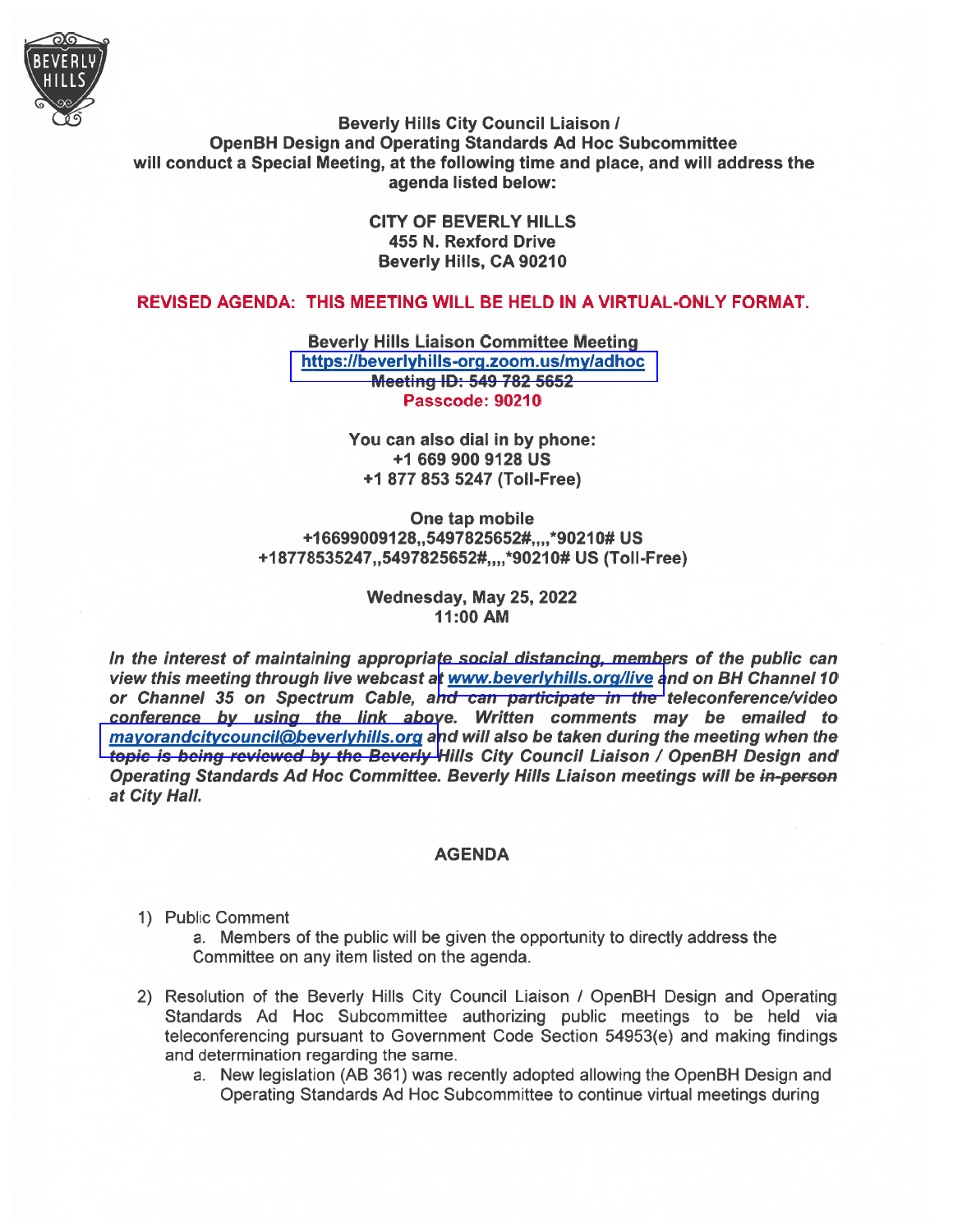the COVID-19 declared emergency subject to certain conditions and the proposed resolution implements the necessary requirements.

- 3) Open BH Design and Operating Standards Subcommitee Meeting #2
	- a. Discussion with Architect Team Regarding Project Goals, Work Plan, as well as Stakeholder Outreach Process
- 4) Future Agenda Items
- 5) Adjournment

 $mT$   $T_{\gamma}$   $(\ell_{ov})$ 

Huma Ahmed City Clerk

Posted: May 24, 2022

A DETAILED LIAISON AGENDA PACKET IS AVAILABLE FOR REVIEW AT [WWWBEVERL](www.beverlyhills.org) YHILLS. ORG

Pursuant to the Americans with Disabilities Act, the City of Beverly Hills will make reasonable efforts to accommodate persons with disabilities. If you require special assistance, please call (310) 285-1014 (voice) or (310) 285-6881 (TTY). Providing at least forty-eight (48) hours advance notice will help to ensure availability of services. City Hall, including Room 280A, is wheelchair accessible.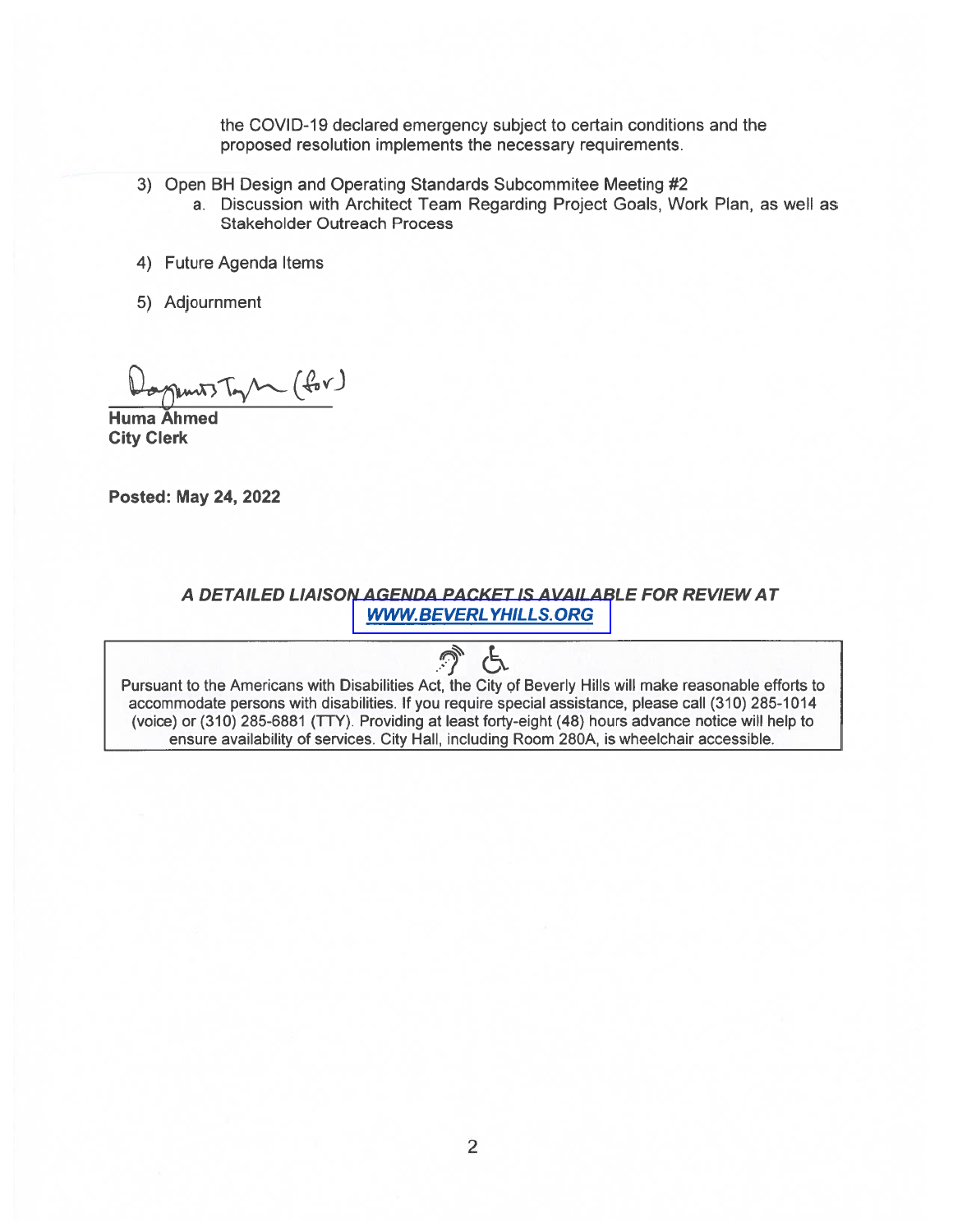

# **CITY OF BEVERLY HILLS -**

## **MEMORANDUM**

| TO:                 | Beverly Hills City Council Open BH<br>Design and Operating Standards Subcommittee                                                                                                                             |
|---------------------|---------------------------------------------------------------------------------------------------------------------------------------------------------------------------------------------------------------|
| FROM:               | Shana Epstein, Director of Public Works<br>Daren Grilley, Assistant Director of Public Works, City Engineer<br>Mandana Motahari, City Architect<br>Laura Biery, Marketing and Economic Sustainability Manager |
| DATE:               | May 25, 2022                                                                                                                                                                                                  |
| <b>SUBJECT:</b>     | Open BH Design and Operating Standards Subcommittee Meeting #2                                                                                                                                                |
| <b>ATTACHMENTS:</b> | Work Plan Diagram<br>Stakeholders Outreach & Involvement Diagram                                                                                                                                              |

## **INTRODUCTION**

This item provides the Councilmembers assigned to the Open BH Design Standards Subcommittee with an outline of the discussion points for today's meeting.

#### **DISCUSSION**

Open BH was created to help all Beverly Hills businesses to be open during the pandemic, restaurant and café uses were permitted to provide open-air dining as a temporary solution to help them stay operational. Many installations were done quickly and constructed with easy to assemble materials while others appreciated that the parklets in Beverly Hills were able to reflect the unique character and aesthetic of each business, however, overall there is a lack of harmony and cohesiveness. With the desire to make these temporary installations permanent, parklets need to be inviting and create people oriented spaces that are functional with aesthetic enhancements to the overall streetscape. To achieve this goal developing a set of minimum design standards is warranted reinforced with considerations to the Beverly Hills brand.

The architectural firm of Lorcan O'Herlihy Architects (LOHA) has been engaged to provide design consulting services for developing design guidelines for this effort.

The focus of this committee is to develop design and operational standards, for the purpose of today's meeting, staff will focus on the path and approach to develop design standards and defer the operational standards discussions to a future meeting. Today's agenda includes;

- Project team structure including roles and responsibilities
- **A** brief history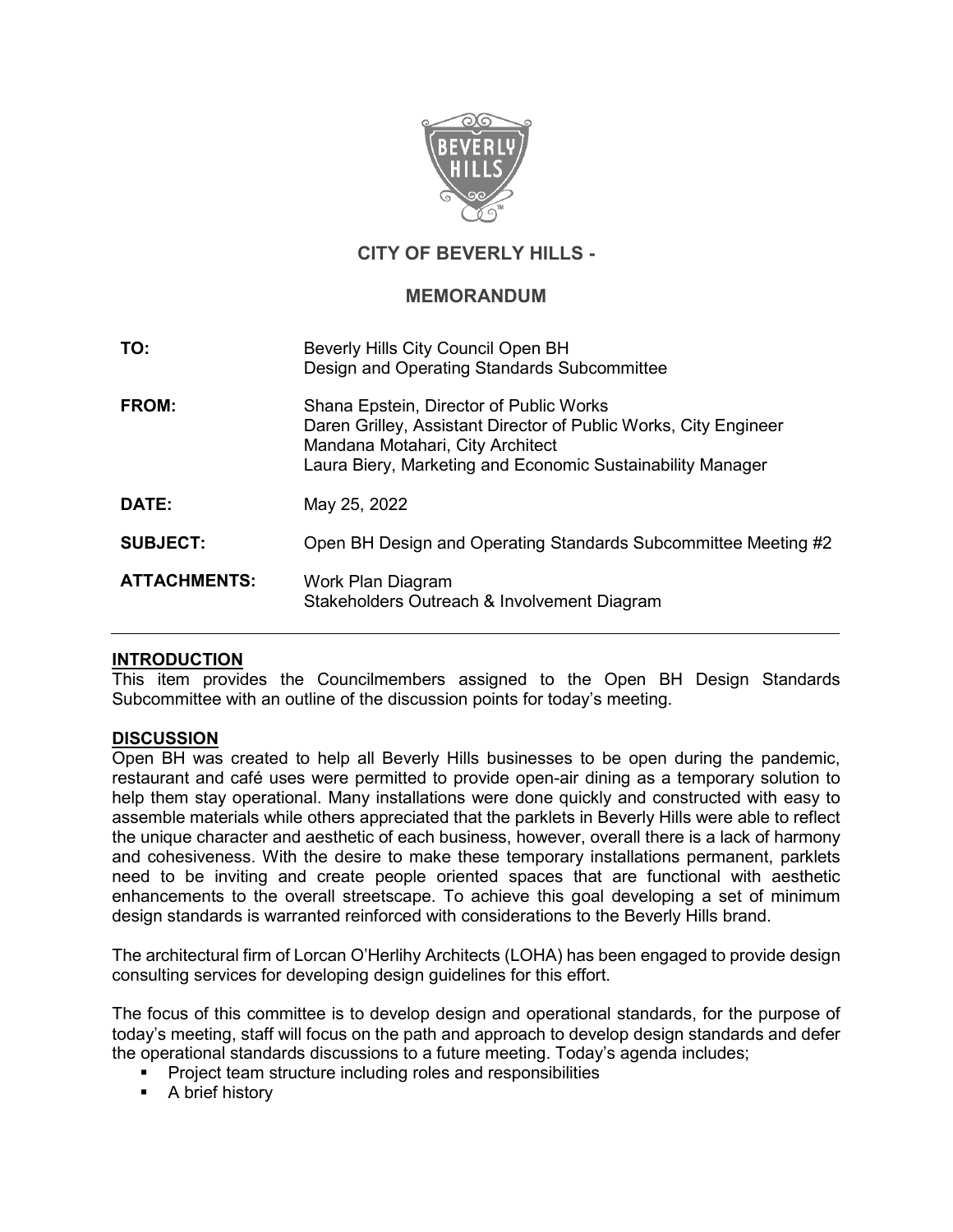- **Project goals with focus on safety, design standards and resiliency**
- A four phase work plan, including research, design development, documentation and distribution with in depth description of each phase
- **Project schedule**
- **Stakeholder outreach planning process.**

We will also discuss if there is an interest in renaming parklets to a Beverly Hills appropriate name and review possible options.

### **FISCAL IMPACT**

None at this time. To be evaluated at future meetings based on project development and recommendations made by the Subcommittee.

## **RECOMMENDATION**

Staff recommends that the Ad Hoc provide comments regarding the design team's proposed project work plan and approach to stakeholder's engagement and provide direction on the following questions:

- 1. How would the Ad Hoc like to be involved or updated in regards to the Community engagement?
- 2. Does the Ad Hoc have any modifications to the deliverables and timeline before we begin outreach?
- 3. Would the Ad Hoc like staff to pursue renaming Parklets as to springboard forward out of the pandemic?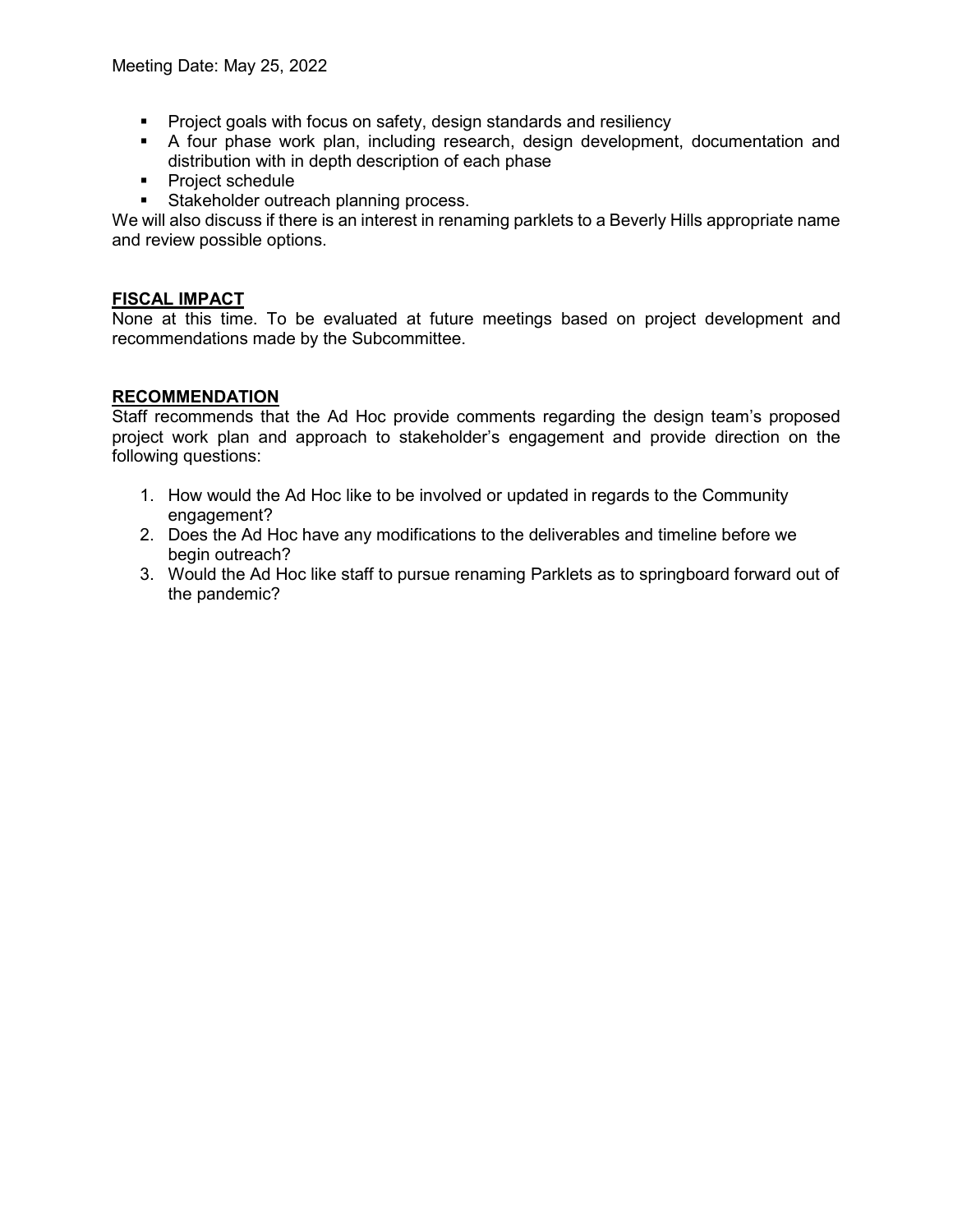# **WORK PLAN**